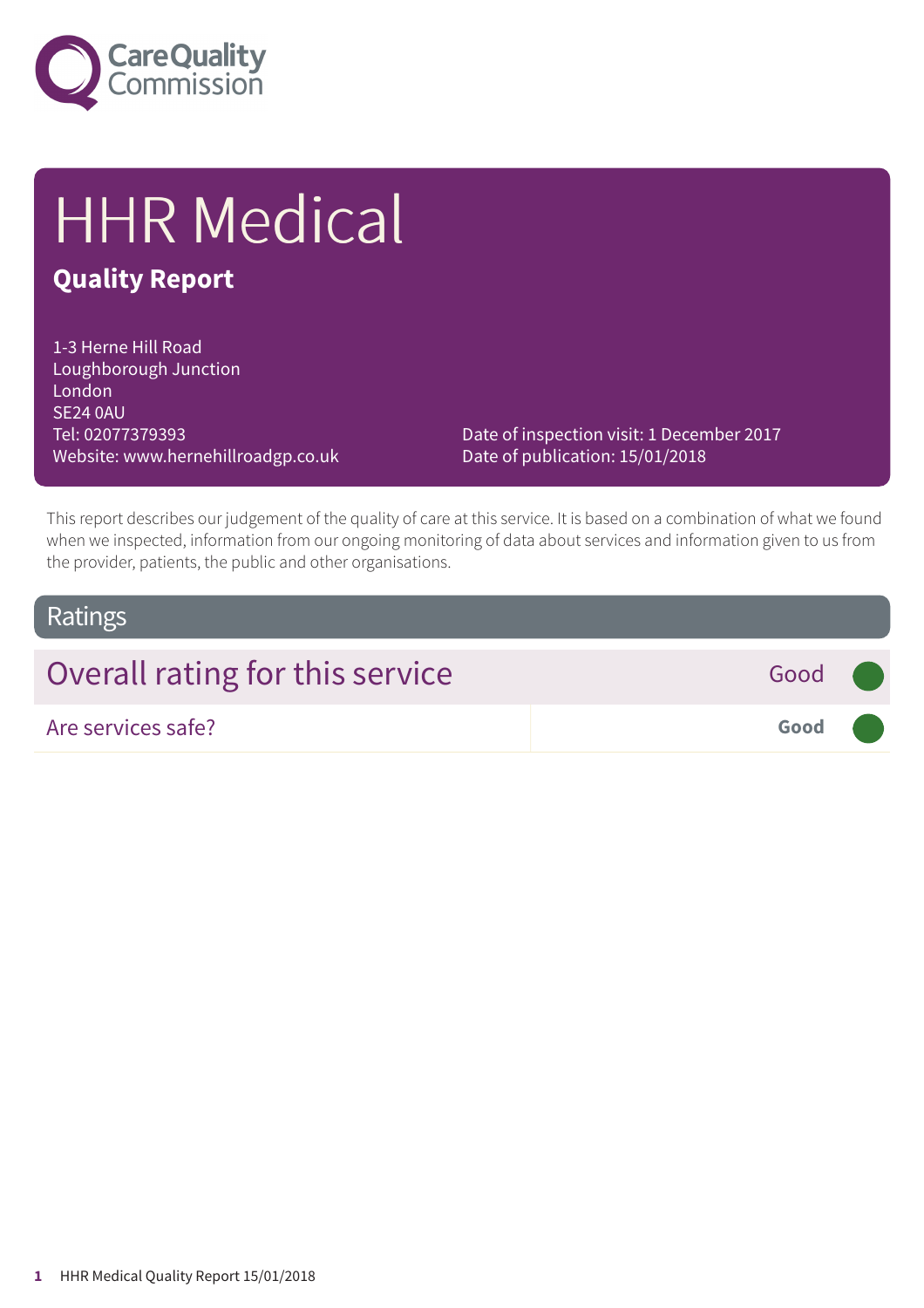# Summary of findings

### **Contents**

| Summary of this inspection<br>Overall summary | Page<br>$\mathcal{P}$ |
|-----------------------------------------------|-----------------------|
| Detailed findings from this inspection        |                       |
| Background to HHR Medical                     | $\overline{4}$        |
| Why we carried out this inspection            | $\overline{4}$        |
| Detailed findings                             | 6                     |

### Overall summary

### **Letter from the Chief Inspector of General Practice**

We carried out an announced comprehensive inspection at HHR Medical on 25 May 2017. The overall rating for the practice was good but requires improvement for the key question: Are services safe? The full comprehensive report on the 25 May 2017 inspection can be found by selecting the 'all reports' link for HHR Medical on our website at www.cqc.org.uk.

This inspection was a desk-based review carried out on 1 December 2017 to confirm that the practice had carried out their plan to meet the legal requirements in relation to the breaches in regulations that we identified in our previous inspection on 25 May 2017. This report covers our findings in relation to those requirements and also additional improvements made since our last inspection.

Overall the practice remains rated as good and is now rated good for key question: are services safe?

Our key findings were as follows:

- There was a consolidated child safeguarding policy which included all relevant information including the name of the practice lead.
- The practice had systems in place to monitor handwritten prescriptions.
- The practice were now reviewing uncollected prescriptions monthly and recording action taken in response to the review.
- Printer prescriptions were stored in locked cabinets.
- The most recently published Quality Outcomes Framework data for 2016/17 showed that some scores relating to the management of patients with diabetes were still below local and national averages. For example the percentage of patients with well controlled blood sugar was 61% compared with 76% in the CCG and 80% nationally).The practice informed us that the nurse was due to start a diploma in diabetes.
- Performance had improved in respect of the percentage of patients with complex mental health conditions who had a care plan in place compared to the previous year (83% compared with 90% in the CCG and 90% nationally). However the percentage of patients with a record of alcohol consumption was still lower than local and national averages (75% compared with 91% locally and nationally). According to unverified performance data the practice had, as at 22 November 2017, completed mental health care plans for 90% of patients with complex mental health conditions for 2017/18.
- In 2016/17 the percentage of patients with dementia who had an agreed care plan in place was also now in line with local and national averages (86% compared to CCG and national average of 84%).
- In 2016/17 the percentage of patients with atrial fibrillation who met specific clinical requirements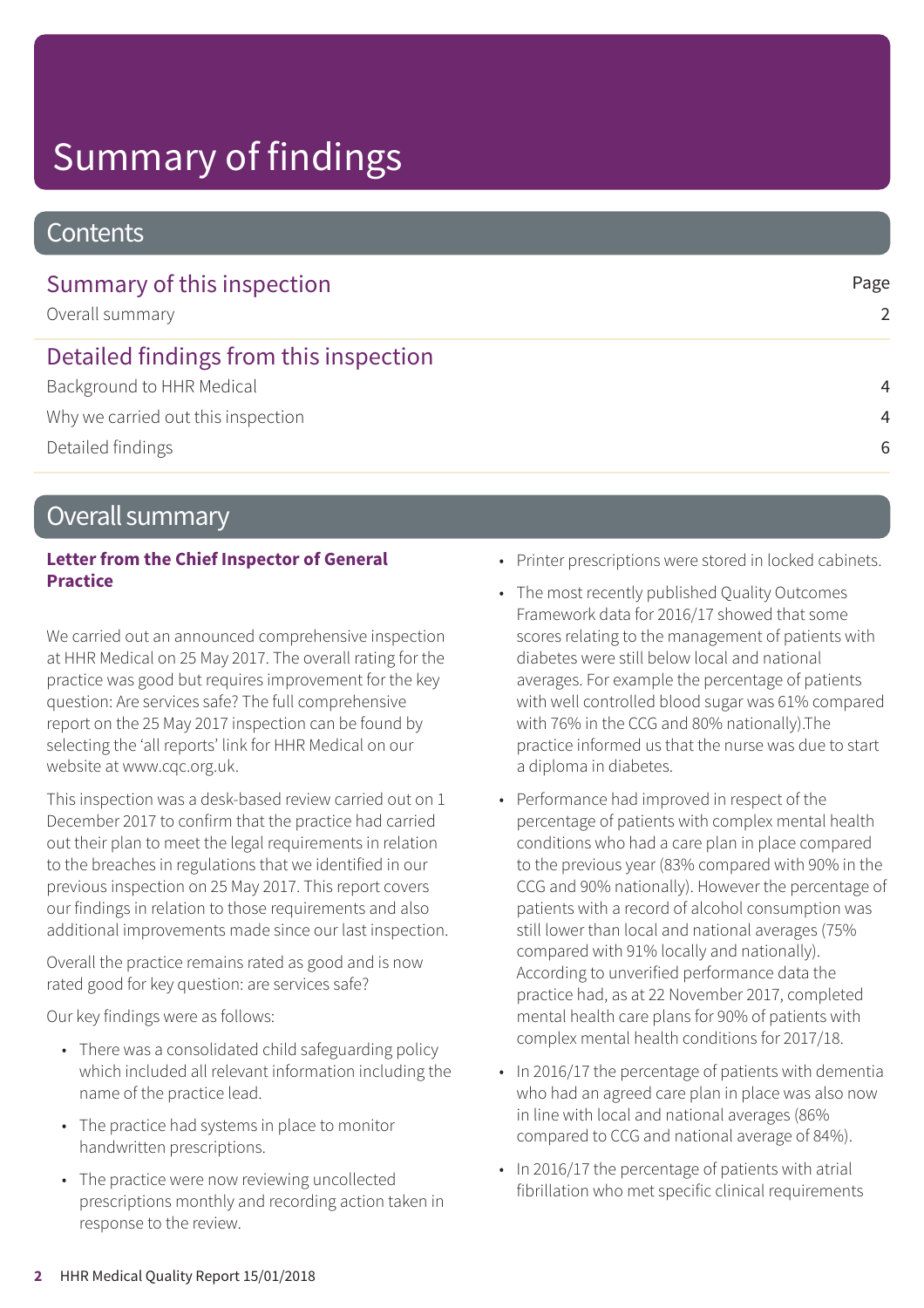# Summary of findings

that were being treated with anticoagulation therapy was now in line with local and national averages (80% compared with 86% of the CCG and national average of 88%).

- Although we were not provided with any recent complaint response which included contact information for organisations that patients could escalate concerns to, the practice provided a leaflet with this information which we were told was available at reception and on the practice's website.
- The percentage of patients who had bowel cancer screening in 2016/17 was in line with local averages (44% compared with 41% in the CCG).

However, there was also an area of practice where the provider needs to make improvements.

The provider should:

• Continue with action to improve performance in respect of the management of patients with diabetes.

**Professor Steve Field** CBE FRCP FFPH FRCGP

Chief Inspector of General Practice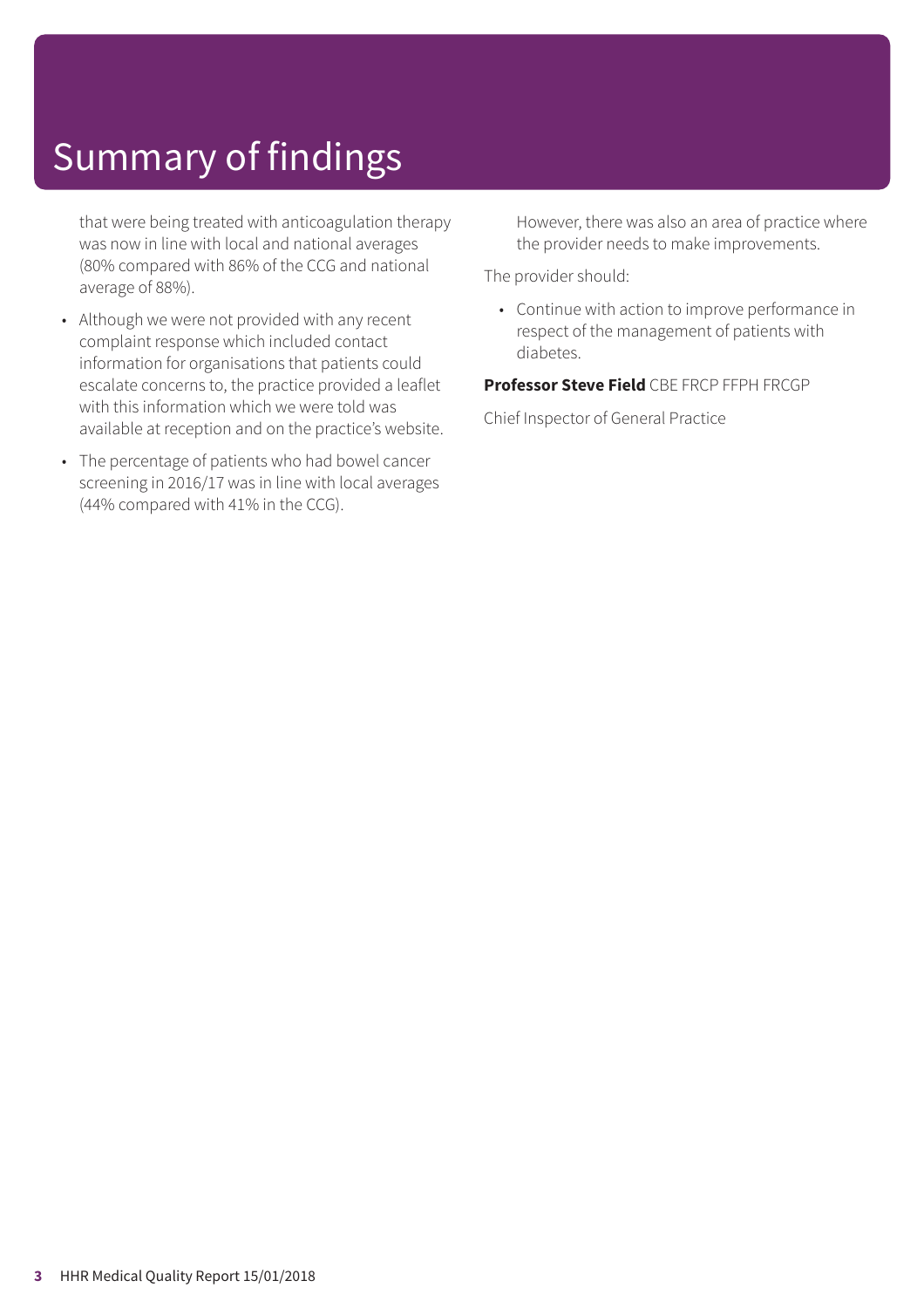

# **HHR Medical Detailed findings**

## **Background to HHR Medical**

HHR Medical is part of Lambeth Clinical Commissioning Group (CCG) and serves approximately 6500 people. The practice is registered with the CQC for the following regulated activities Diagnostic and Screening Procedures, Treatment of Disease, Disorder or Injury, Maternity and Midwifery Services and Family Planning and Surgical Procedures.

The practice population has a larger working age population and smaller proportion of patients over the age of 65 compared to the national average. The ethnicity of the patient list is diverse with 8.2% identifying as mixed, 5.8% as Asian, 35.6% black and 3.2% other non-white ethnic groups. The practice is located in an area which is ranked as the second most deprived decile on the index of multiple deprivation with higher levels of deprivation amongst both older people and children.

The practice is run by two male partners and employs two GPs one male and one female. The practice employs a full time nurse practitioner and two part time nurses. The practice offers 28 GP sessions.

The practice is open between 8.00 am and 6.30 pm Monday to Friday. Appointments are from 8.30 am to 11.20 am Monday to Friday and resume 3.30pm to 6 pm in the evening except on Thursday when surgery resumes at 4pm. Extended surgery hours are offered between 7.30 am and 8.30 am and 6.30 pm to 7.30 pm on Wednesdays. In addition to pre-bookable appointments that can be booked up to one month in advance, urgent appointments are also available for people who need them which can be booked the same day. Patients can also book appointments 24 hours or 48 hours in advance. If patients

require treatment at the weekend the practice can refer them to the local GP access hub which provides care from 8am – 8pm seven days a week through the local Federation.

HHR Medical operates from 1-3 Herne Hill Road, Loughborough Junction, London, SE24 0AU which are purpose built premises which are owned by the partnership. The service is accessible for patients with mobility difficulties and has a lift to enable patients to access consulting and treatment rooms on the upper floors.

Practice patients are directed to contact the local out of hour's provider when the surgery is closed.

The practice operates under a Personal Medical Services (PMS) contract, and is signed up to a number of local and national enhanced services (enhanced services require an enhanced level of service provision above what is normally required under the core GP contract). These are: extended hours access, learning disabilities health checks, out of area registration, minor surgery and GP delivery scheme.

## Why we carried out this inspection

We undertook a comprehensive inspection of HHR Medical on 25 May 2017 under Section 60 of the Health and Social Care Act 2008 as part of our regulatory functions. The practice was rated as requires improvement for providing safe services. The full comprehensive report following the inspection in May 2017 can be found by selecting the 'all reports' link for HHR Medical on our website at www.cqc.org.uk.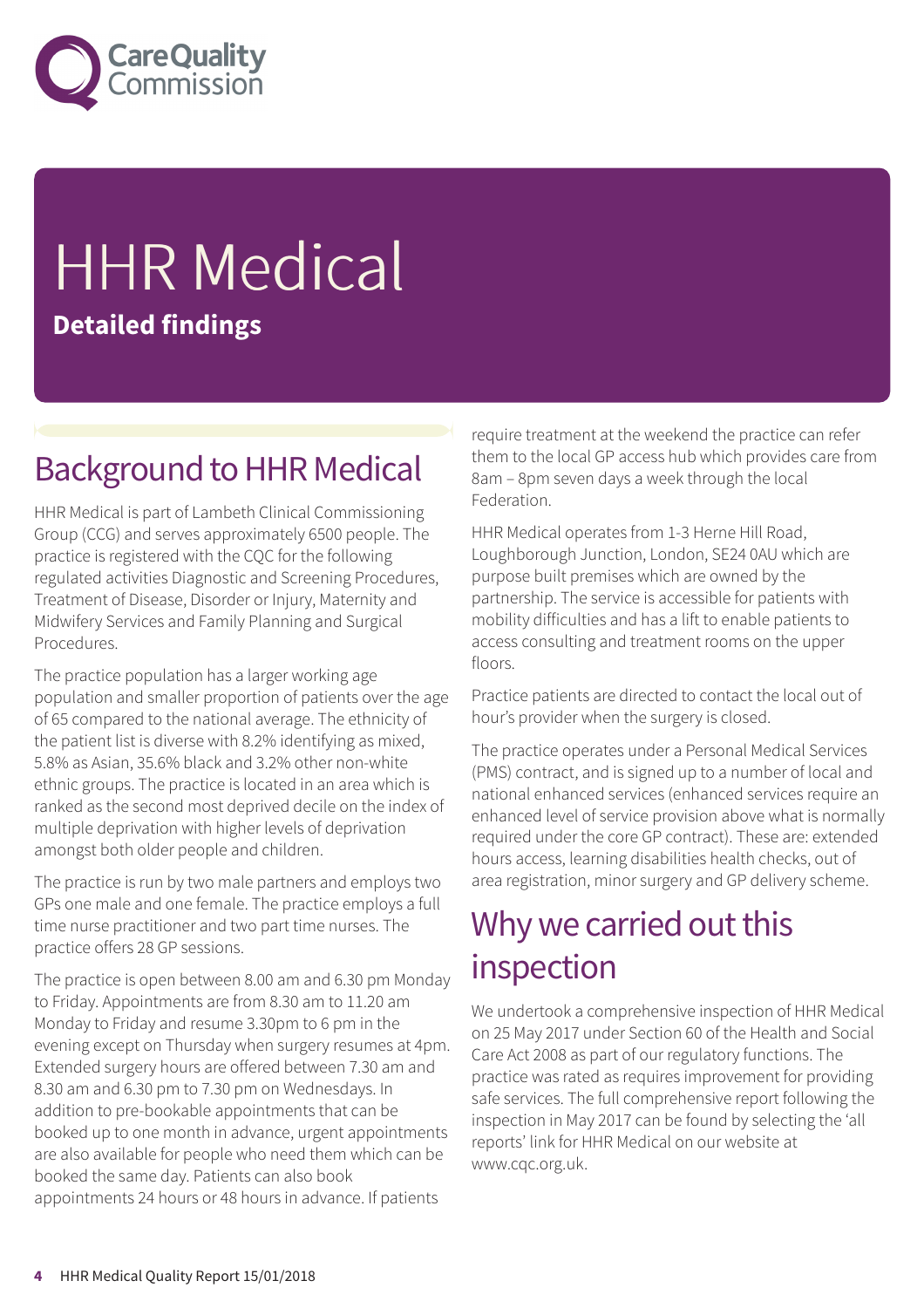# Detailed findings

We undertook a follow up desk-based focused inspection of HHR Medical on 1 December 2017. This inspection was carried out to review in detail the actions taken by the practice to improve the quality of care and to confirm that the practice was now meeting legal requirements.